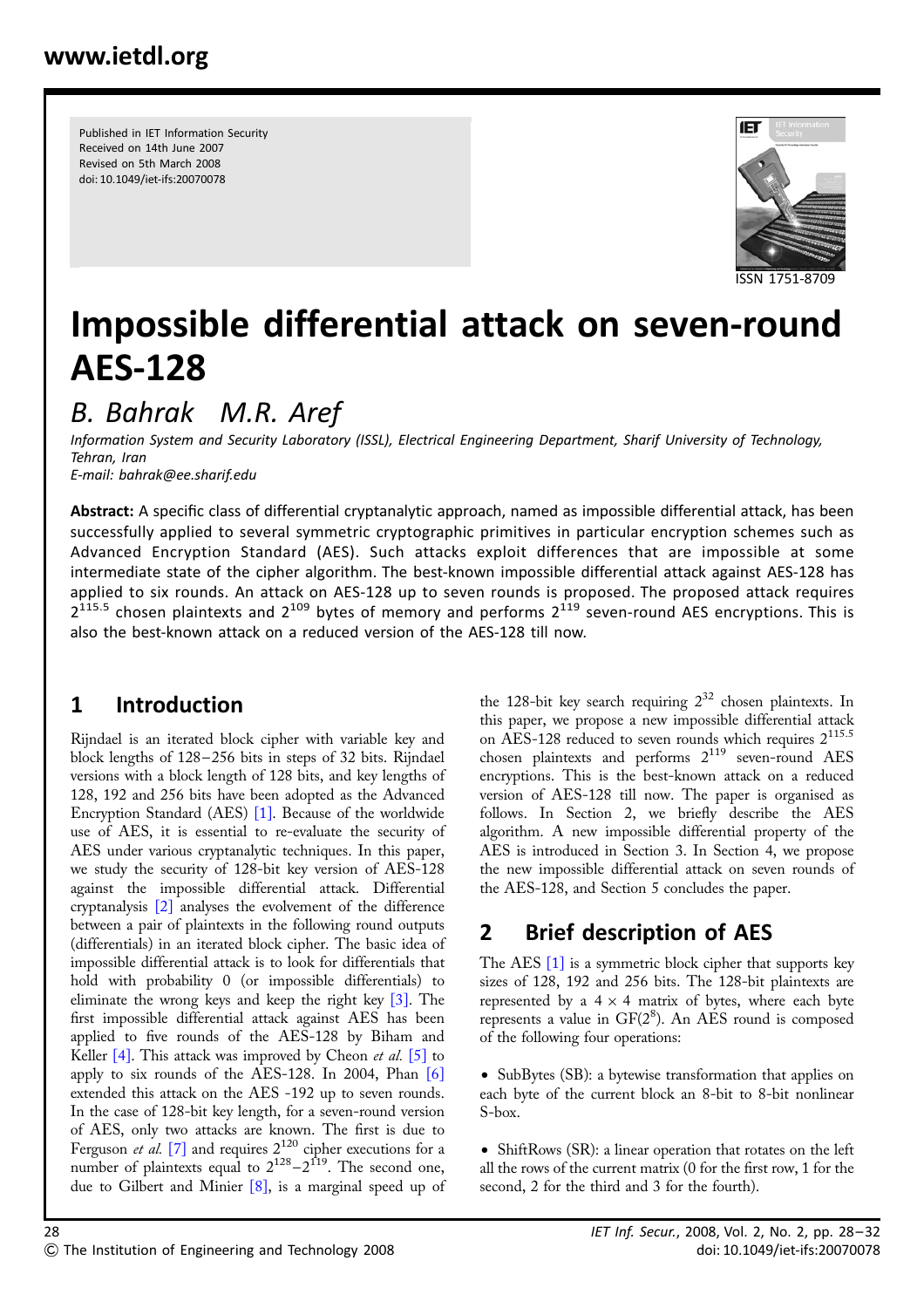• MixColumns (MC): another linear operation represented by a  $4 \times 4$  matrix. Each column of the input matrix is multiplied by the MixColumns matrix in  $GF(2^8)$ .

• AddRoundKey (AK): a simple XOR operation between the input matrix and the subkey of the current round.

The MixColumns operation is omitted in the last round and an initial key addition is performed before the first round for whitening. We also assume that the MixColumns operation is omitted in the last round of the reduced-round variants. The number of rounds is variable depending on the key length, 10 rounds for 128-bit key, 12 for 192-bit key and 14 for 256-bit key.

#### 2.1 Notations

In this paper, we use the following notations:  $x_i^{\text{I}}$  denotes the input of the round *i*, while  $x_i^S$ ,  $\overline{x}_i^R$ ,  $x_i^M$ , and  $\overline{x}_i^O$  denote the intermediate values after the application of SubBytes, ShiftRows, MixColumns and AddRoundKey operations of round *i*, respectively. Obviously,  $x_{i-1}^O = x_i^I$  holds for  $i \geq 2$ . We denote the subkey of the *i*th round by  $k_i$ , and the initial whitening subkey is  $k_0$ . In some cases, we are interested in interchanging the order of the MixColumns operation and the subkey addition. As these operations are linear, they can be interchanged, by first XORing the data with an equivalent key and then applying the MixColumns operation. We denote the equivalent subkey for the changed version by  $w_i$ , that is,  $w_i = \text{MC}^{-1}(k_i)$ , and  $x_i^W$ denotes the intermediate value after the application of AddRoundKey with equivalent subkey. Let  $x_{i,\text{col}(j)}$  denote the *j*th column of  $x_i$ , where  $j \in \{0, 1, 2, 3\}$ . We also denote the byte in the *m*th row and *n*th column of  $x_i$  by byte  $x_{i,m,n}$  where  $m, n \in \{0, 1, 2, 3\}$ . Another notation for bytes of  $x_i$  is an enumeration  $\{0, 1, 2, \ldots, 15\}$ , where the byte  $x_{i,m,n}$  corresponds to byte  $4n+m$  of  $x_i$ , that is  $x_i$  is exhibited as an array of  $4 \times 4$  bytes with byte indexed as shown in Fig. 1.

### 3 Four-round impossible differential property of AES

In [4], a four-round impossible differential property of AES was presented. This four-round property states that given a pair of  $x_2^I$  which is equal in all bytes except one in which the pair differs, then the corresponding  $x_5^R$  cannot be equal in any of the following combinations of byte positions:

| ٥              | 4 | 8  | 12 |
|----------------|---|----|----|
|                | 5 | 9  | 13 |
| $\overline{c}$ | 6 | 10 | 14 |
| 3              |   |    | 15 |

Figure 1 Byte coordinate of 128-bit data block pairs of plaintexts.

(0, 7, 10, 13), (1, 4, 11, 14), (2, 5, 8, 15) nor (3, 6, 9, 12). In  $[4-6]$ , this property was used to attack the reduced round AES. Here we state a new impossible differential property on which our attack is based.

The new impossible differential property states that given a pair of  $x_2^{\text{I}}$  which is equal in all bytes except one, then the  $x_5^{\text{R}}$ cannot be equal in all bytes except three bytes in one column in which the pair differs. The reason is that one active byte (a byte which has non-zero difference) in  $x_2^I$  will result in 16 active bytes in  $x_3^0$ , but 3 active bytes in one column of  $x_5^R$  will result in 12 active bytes in  $x_4^I$ , so the intermediate differences contradict each other. Note that independent of which byte of  $x_2^I$  is active or which three bytes of a column of  $x_5^R$  are active, the impossible differential property holds. Fig. 2 illustrates the impossible differential property in one of the possible cases. The boxes with black circle refer to active bytes, whereas the white boxes denote the equal bytes in the pair. Arrows labelled SB, SR, MC and AK denote the SubBytes, ShiftRows, MixColumns and AddRoundKey operations, respectively, and arrows labelled  $SB^{-1}$ ,  $SR^{-1}$ ,  $MC^{-1}$  and  $AK^{-1}$  denote the inverse of the operations.

#### 4 New impossible differential attack on seven rounds of AES

Using the above impossible differential property, we can attack a seven-round variant of AES-128. Fig. 3 illustrates the attack: the white boxes refer to bytes with zero difference, the black boxes represent known bytes that have non-zero difference and the boxes with black circle refer to unknown bytes that have non-zero difference.

#### 4.1 Attack procedure

In order to make the attack faster, we first perform a precomputation: For all possible pairs of values of  $x_{1,\text{col}(0)}^{\text{M}}$ which differ in only one byte , compute the values of the four bytes 0, 5, 10 and 15 of  $x_1^{\text{I}}$ , that is compute  $x_1^{\text{I}}(0, 5, 10, 15) = \text{SB}^{-1} \circ \text{SR}^{-1} \circ \text{MC}^{-1}(x_{1,\text{col}(0)}^{\text{M}})$ for all possible pairs. Store the pairs of 4-byte values in a hash table  $H_p$  indexed by the XOR difference in these bytes. Note that XOR difference of the  $x_1^I$  is equal to XOR difference of the corresponding plaintexts because  $x_1^I = P \oplus k_0$ . There are  $(2^8)^3 \times 2^{16} \times 4 = 2^{42}$  possible pairs of values of  $x_{1,\text{col}(0)}^M$  with the above condition  $(2^8)$ possible pairs for each of three bytes with zero difference, about  $2^{16}$  possible pairs for the active byte and 4 possible positions for the active byte). So  $H_p$  have  $2^{32}$  rows (possible values for the XOR difference in four bytes) and on average there are  $2^{42}/2^{32} = 2^{10}$  pairs in each row.

Also in order to decrease the data complexity, we use 'structures'. A structure is defined as a set of  $2^{32}$  plaintexts which have fixed values in all but four bytes  $(0, 5, 10, 15)$ . Such a structure proposes  $2^{32} \times (2^{32} - 1) \times 1/2 \simeq 2^{63}$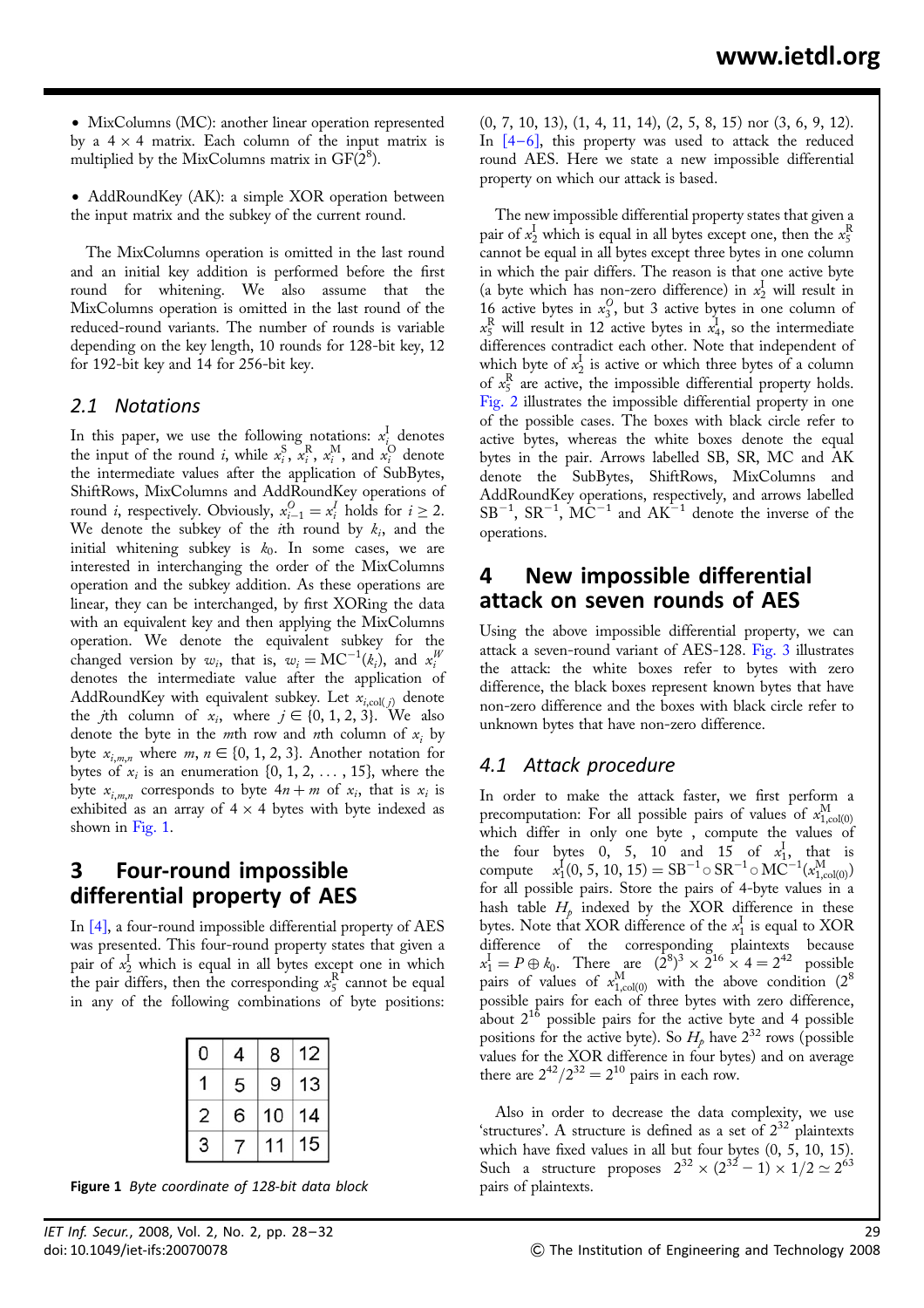

Figure 2 New impossible differential property of AES

The procedure of this attack is as follows.

Step 1. Take 2<sup>n</sup> structures (i.e.  $2^n \times 2^{32} = 2^{n+32}$  plaintexts, so  $2^{n} \times 2^{63} = 2^{n+63}$  plaintext pairs). Perform the following for each structure:

• ask for the encryption of the structure,

• insert all the ciphertexts into a hash table indexed by bytes 1, 2, 4, 5, 8, 11, 14 and 15

• for each row of the hash table with more than one ciphertext, select every pair  $(C_1, C_2)$ .

At the end of this step, we expect to have  $2^{n+63} \times (2^{-8})^8 = 2^{n-1}$  plaintext pairs whose corresponding ciphertext pairs are equal in bytes 1, 2, 4, 5, 8, 11, 14 and 15 (Fig. 3).

Step 2. Guess the 32-bit value at bytes 3, 6, 9 and 12 for the  $k_7$ and partially decrypt these bytes in the last round, that is, compute  $\overset{\text{O}}{_{6,\text{col}(3)}} = \text{SB}^{-1}$ o S $\text{R}^{-1}[x_7^{\text{O}}(3,\,6,\,9,\,12) \oplus$  $k_7(3,6, 9,12)$ ]. Choose pairs whose difference  $\Delta x_{6,\text{col}(3)}^{\text{W}} = \text{MC}^{-1}(\Delta x_{6,\text{col}(3)}^{\text{O}})$  is non-zero at byte  $x_{6,1,3}^{\text{W}}$  and

zero at other three bytes (Fig. 3). The probability of such a difference is  $p'_1 = (2^{-8})^3 = 2^{-24}$  and consequently we expect to have  $2^{n-1} \times 2^{-24} = 2^{n-25}$  pairs with this condition.

Step 3. Guess the 32-bit value at bytes 0, 7, 10 and 13 for the  $k<sub>7</sub>$  and partially decrypt these bytes in the last round, that is compute  $x_{6,\text{col}(0)}^{\text{O}} = \text{SB}^{-1} \circ \text{SR}^{-1}[x_7^{\text{O}}(0, 7, 10, 13) \oplus$  $k_7(0, 7, 10, 13)$ . Choose pairs whose difference  $\Delta x_{6,\mathrm{col}(0)}^\mathrm{W} = \mathrm{MC}^{-1}(\Delta x_{6,\mathrm{col}(0)}^\mathrm{O})$  is non-zero at byte  $x_{6,0,0}^\mathrm{W}$  and zero at other three bytes  $(Fig. 3)$ . The probability of such a difference is  $p_1'' = (2^{-8})^3 = 2^{-24}$ , so we expect to have  $2^{n-25} \times 2^{-24} = 2^{n-49}$  pairs with this condition. The total probability of a desired difference in steps 2 and 3 is equal to  $p_1 = p'_1 \times p''_1 = 2^{-48}$ . So at the end of this step, we have  $2^{n-49}$  pairs of  $x_6^W$  which have zero difference in all bytes except bytes  $x_{6,0,0}^{W}$  and  $x_{6,1,3}^{W}$ .

Step 4. Guess the 16-bit value at bytes 0 and 13 for the  $w_6$ and partially decrypt these bytes in the sixth round, that is, compute  $x_{5,0,0}^{\text{O}} = \text{SB}^{-1} \circ \text{SR}^{-1} (x_{6,0,0}^{\text{W}} \oplus w_{6,0,0})$  and  $x_{5,1,0}^{\text{O}} =$  $SB^{-1}_{\dots} \circ SR^{-1}(x_{6,1,3}^W \oplus \omega_{6,1,3}).$  Choose pairs whose difference  $\Delta x_{5,col(0)}^W = \text{MC}^{-1}(\Delta x_{5,col(0)}^{\text{O}})$  is zero at one byte. The probability of such a difference is  $p_2 = 2^{-8} \times 4 = 2^{-6}$ because the probability of a zero difference in one byte is



Figure 3 Seven-round impossible differential attack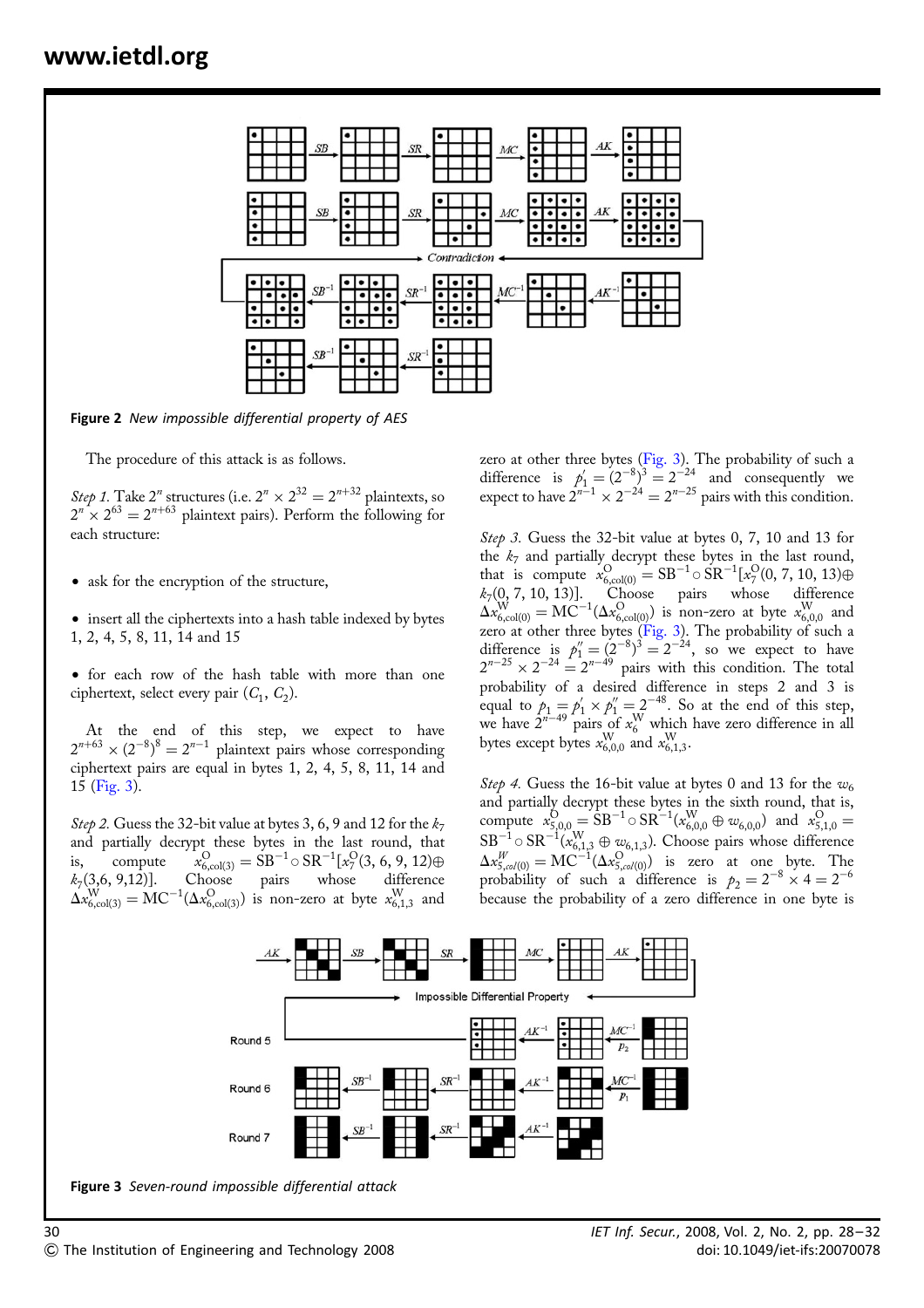$2^{-8}$ , and this byte can be in one of four possible positions in a column. So we expect to have  $2^{n-49} \times 2^{-6} = 2^{n-55}$  pairs which have such a difference.

Step 5. In this step, we eliminate wrong 32-bit values at bytes 0, 5, 10 and 15 for the  $k_0$  by showing that the impossible differential property holds if these keys were used. We use the hash table  $H_p$  which has been made in the precomputation stage. The algorithm of this step is as follows.

• Initialise a list A of the  $2^{32}$  possible values of the bytes 0, 5, 10 and 15 of  $k_0$ .

• For each of  $2^{n-55}$  remaining pairs  $(P_1, P_2)$ , compute  $P' = P_1 \oplus P_2$  in the four bytes 0, 5, 10 and 15.

• Access the row P' in  $H_p$ , and for each pair  $(x, y)$  in that row, remove from the list A the value  $P_1 \oplus x$ , where  $P_1$  is restricted to four bytes (plaintext bytes 0, 5, 10 and 15).

† If A is not empty, output the values in A along with the guess of  $k_7$  at bytes 0, 3, 6, 7, 9, 10, 12 and 13.

Note that there are  $2^{10}$  pairs in each row of  $H_p$  on average, so in the third part of this step, we eliminate about  $2^{10}$  wrong keys for each plaintext pair  $(P_1, P_2)$ . The probability of a wrong 32-bit value at bytes 0, 5, 10 and 15 for  $k_0$  is  $(1 - 2^{-32})$ , so after analysing all  $2^{n-55}$ pairs, we expect only  $N = 2^{32} \times (1 - 2^{-32})^m$  wrong values of the four bytes of  $k_0$  remain, where  $m = 2^{n-55} \times 2^{10} = 2^{n-45}$ . Suppose  $m = 2^k$ , the expected number is about  $N = 2^{32} \times (1 - 2^{-32})^{2^{32} \times 2^{k-32}} \approx$ 

 $2^{32} \times (e^{-1})^{2^{k-32}} \simeq 2^{32} \times 2^{-1.4 \times 2^{k-32}}$ . In order to find the right subkey, we should have  $N < 1$ . On the other hand, we want to eliminate all 32-bit values in the list A, unless the initial guess of the 64-bit value of the last round key  $k_7$  or the 16-bit value of the key  $w_6$  is correct. The wrong values  $(k_0, w_6, k_7)$  remains with the probability of  $p = (2^8)^{10} \times N$ . The probability 'p' should be very small (less than  $2^{-10}$ ), so we have  $N \times 2^{80} < 2^{-10}$  which leads to  $k > 38.45$ . Hence with  $m = 2^{38.5}$ , if there remains a value for  $k_0$ , we can assume the guessed 64-bit value for  $k_7$  and the guessed 16-bit value for  $w_6$  are correct.

#### 4.2 Analysis of the attack complexity

In order to derive  $m=2^{38.5}$ , we need to have  $n = 45 + 38.5 = 83.5$  and consequently the data complexity of the attack is  $2^{n+32} = 2^{115.5}$  chosen plaintexts. The time complexity of the attack is composed of four parts: step 2 requires  $2 \times 2^{32} \times 2^{n-1} \times 4/16 = 2^{n+30}$  one round encryptions, because for each of  $2^{32}$  guessed keys, we should check four bytes for each of the  $2^{n-1}$  pairs. Step 3 requires  $2 \times 2^{32} \times 2^{32} \times 2^{n-25} \times 4/16 = 2^{n+38}$  oneround encryptions, because for each of  $2^{32}$  guessed keys in step 2, we should guess  $2^{32}$  keys in this step and for all of these keys, we should check four bytes for each of the  $2^{n-25}$ remained pairs. Step 4 requires  $2 \times 2^{64} \times 2^{16} \times 2^{n-49} \times$  $2/16 = 2^{n+29}$  one-round encryptions, because for all of  $2^{64}$ guessed keys in steps 2 and 3, we should guess  $2^{16}$  keys in this step and for these keys, we should check two bytes for each of the  $2^{n-49}$  remained pairs. In step 5,  $2^{n-55}$  pairs are analysed, leading to  $2^{10}$  memory access on average to  $H_p$  and  $2^{10}$  memory access to A. This step is repeated  $2^{80}$ 

Variant | Rounds | Data | Workload | Memory | Source AES-128 5  $2^{29.5}$   $2^{31}$   $2^{42}$   $4$ ]  $[4]$ AES-128 6  $2^{91.5}$   $2^{122}$   $2^{93}$  [5] AES-128  $\begin{array}{|c|c|c|c|c|c|}\n\hline\n7 & \text{2}^{115.5} & \text{2}^{119} & \text{2}^{109} & \text{this paper}\n\hline\n\end{array}$ AES-192 7 2<sup>92</sup> 2<sup>186</sup> 2<sup>157</sup> [6] AES-256 7 2<sup>92.5</sup> 2<sup>250.5</sup> 2<sup>157</sup> [6]

Table 1 Comparison of impossible differential cryptanalysis of AES variants

|         | Table 2 Comparison of our results with previous attacks on seven-round |  |  |  |  |
|---------|------------------------------------------------------------------------|--|--|--|--|
| AES-128 |                                                                        |  |  |  |  |

| Attack                  | Data                | Workload   Memory |          | Source     |
|-------------------------|---------------------|-------------------|----------|------------|
| partial sum             | $2^{128} - 2^{119}$ | 2120              | 261      |            |
| collision               | 2 <sup>32</sup>     | $2^{128}$         | $2^{80}$ | [8]        |
| impossible differential | 2115.5              | 2119              | 2109     | this paper |